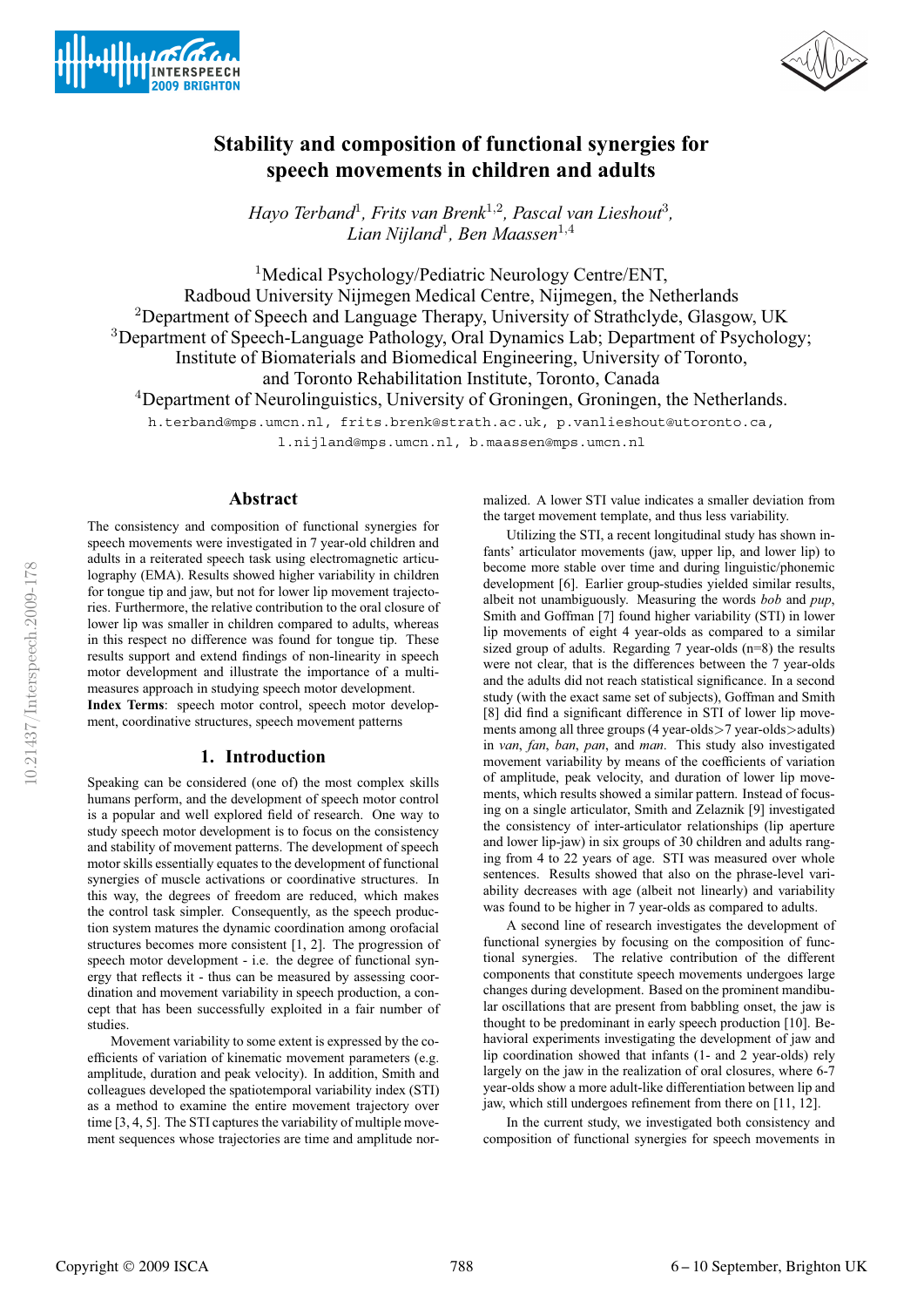7 year-old children and adults in a reiterated speech task comprising the words *spa* (/spa:/) and *paas* (/pa:s/), which consist of the same sequence of speech sounds, but with a different syllabic structure (or in terms of Articulatory Phonology [13], of the same gestures but with different phasing). The stability of speech motor execution was assessed by calculating *cyclic* spatiotemporal variability index (cSTI) of the movement trajectories of jaw, lower lip and tongue tip. The cSTI is based on the STI and captures the variability of direction specific, cyclic movement patterns[14, 15]. Previous findings have shown a higher variability of lower lip movement trajectories for several age groups of children as compared to adults [7, 8]. Based on these results, we predict the variability of jaw and tongue tip movement trajectories also to be higher in 7 year-olds as compared to adults. The composition of synergies was assessed by the amplitudes of the movement components of tongue tip and lower lip in the realization of the constrictions for respectively the /s/ and the /p/. Additionally, we investigated the amplitude of jaw opening during the /a:/. As the relative contribution of the lower lip to oral closures has been shown to be smaller for children compared to adults [11, 12], we expect to find a similar smaller amplitude component for the tongue tip.

# **2. Method and materials**

#### **2.1. Participants and data collection**

Six children (3 females and 3 males, 6;4-9;8 yrs;mnths, mean 7.5 SD 1.2) and eight adults (6 females and 2 males, 21;3-27;2 yrs;mnths, mean 23.7 SD 2.2) participated in the study. All participants displayed speech, language, oro-motor and auditory abilities within the normal range. The children's data were collected as part of a study by Nijland [16], in which they participated as a control group. Two stimuli *spa* and *paas* were recorded in 5 sec. trials. The data of the adults were collected as part of another study [17], and were recorded in 12 sec. trials. The participants' task was to repeat the stimulus at a self-chosen normal, comfortable pace.

#### **2.2. Procedures**

Experimental procedures followed the same protocol as used in previous studies from our labs [18, 14, 15]. Articulatory data were collected using an AG100 Carstens Electro-Magnetic Midsaggittal Articulograph (EMMA) with time-aligned audio signal (Carstens Medizinelektronic, GmbH, Germany). Position data were sampled at 400 Hz, acoustic data at 16 kHz. The transducer coils were attached in midline position to the upper and lower lip, jaw (lower incisors), tongue tip (0.5-1 cm behind the actual tongue tip), and tongue body (2 cm behind the tongue tip coil). In adults an additional coil was attached to the tongue dorsum (3 cm behind the tongue body coil). This coil was omitted in children due to a lack of space on the tongue, as well as for practical difficulties of attaching a coil to the tongue dorsum of children. Reference coils were placed on the nose bridge and on the gums of the upper incisors. All sensors were attached using surgical tissue glue (tongue & gums; *Henkel Indermil*) or micropore sticky tape (lips & nose). A helmet with three transmitter coils was placed on the participants' head. With this setup, it is possible to obtain 2-dimensional articulatory data in a biologically safe manner [19, 20].

After attaching the transducer coils and before the actual registrations, the participants were asked to answer a few questions about their daily pastime to enable them to familiarize themselves with the presence of the coils on their articulatory

organs. Each sweep was preceded by a preparation interval in which the participants were told what to repeat. An orthographic description of the stimulus was visible on a computer screen during the trial. If necessary, the experimenter modeled the syllable once or twice. The acoustic speech sample was played back automatically over a connected speaker system after each trial during which the validity of the trial was judged by the experimenter. If any phonemic production errors, pauses, interruptions, or rate accelerations and decelerations occurred, the trial was repeated at the end of the series.

#### **2.3. Data processing**

Prior to analysis, raw articulatory data were corrected to compensate for variations in helmet positions, as well as rotational misalignments, i.e. 'twist' and 'tilt' movements of the head [21]. Subsequently, corrected data were processed in Matlab, following a procedure developed by Van Lieshout and colleagues [14, 15, 20]. Position data over time for all individual articulators were stored on a computer hard drive, separate for vertical (Y) and horizontal dimensions (X). The first part of the procedure consists of an algorithm for the assignment of peaks and valleys in the articulatory time series. In some cases where peaks and valleys were incorrectly defined by the algorithm, peak/valley assignment was corrected manually. The peak-topeak or valley-to-valley segment is referred to as a movement cycle (each cycle corresponds to a single utterance of the stimulus).

To calculate cSTI, individual direction-specific movement cycles (defined by the peaks and valleys in the signal) are amplitude- and time-normalized and aligned. At 2% intervals in relative time, separate standard deviations are then computed for the overlapping segments. The sum of these standard deviations within a plane of movement (vertical or horizontal) constitutes the cSTI [15].

Kinematic parameters (i.e. amplitude, velocity and duration; note that the current study only investigated amplitude) are derived from the position data for every movement cycle. In this case, lower lip and tongue tip signals were corrected for jaw movements using an estimate of jaw rotation based on the principal component of the mandible coil trajectory [14, 15, 22]. Thus, the lower lip and tongue tip kinematics reflect the unique contributions of these articulators for the production of /p/ and /s/ respectively.

#### **2.4. Data analysis**

The number of cycles per trial differed per participant and per stimulus and was not equally distributed over the two groups. The children on average produced 6.3 consecutive cycles per trial, whereas the adults produced more than 10 consecutive cycles for every trial. Based on these numbers, the analyses were limited to a maximum number of 10 cycles per trial where available.

Separate analyses were performed for individual movement effectors (lower lip, tongue tip, and jaw). First, we used a repeated measures analysis of variance, with *group* (Children and Adults) as between-subject factor and *task* (*paas* and *spa*) as within-subjects factor. Since the results revealed no main or interaction effects for this factor, the data were collapsed over *task* and the final analysis of variance was performed with only *group* as between-subject factor.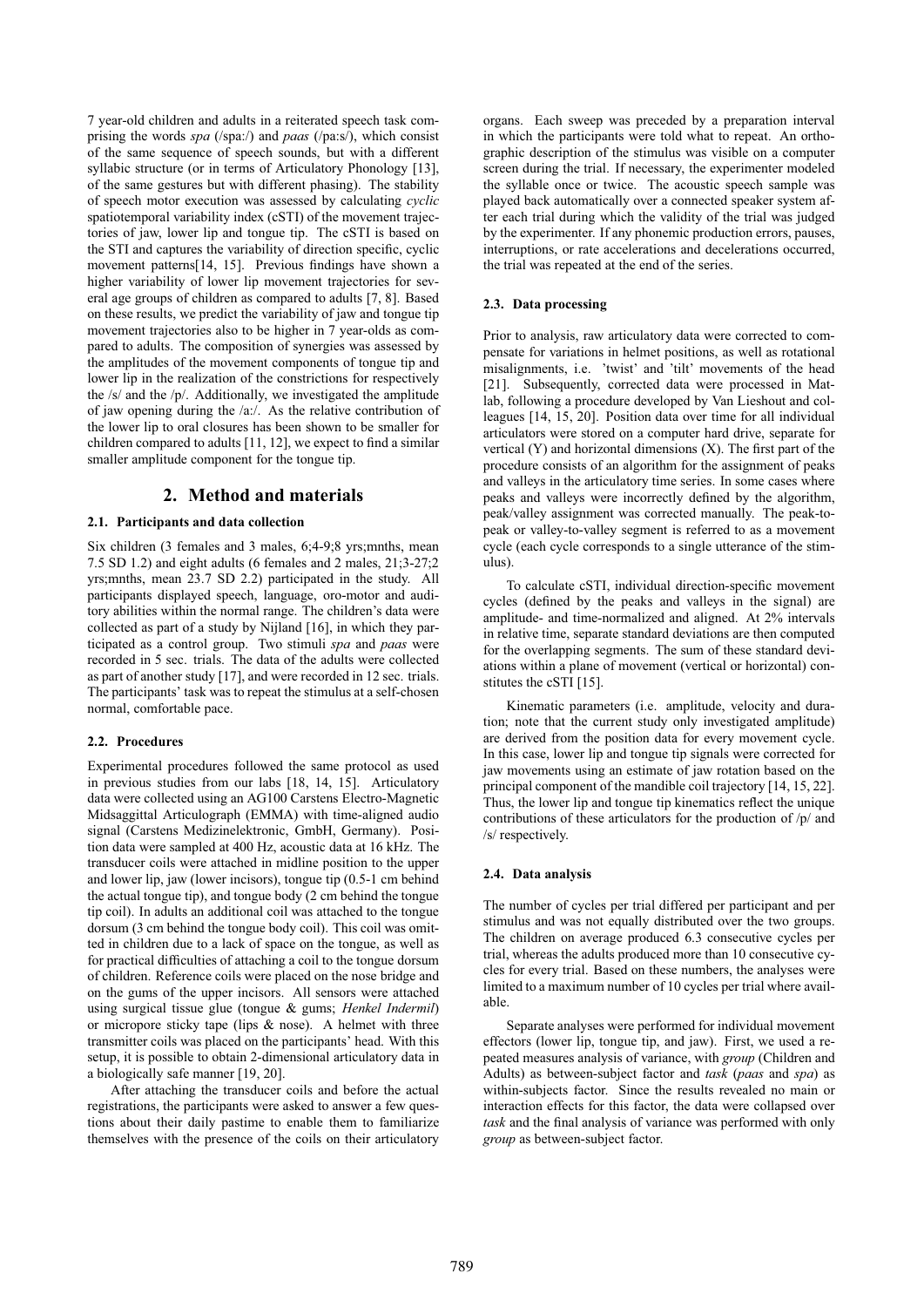

Figure 1: *Mean variability of movement trajectories of tongue tip, lower lip, and jaw in the words /pa:s/ and /spa:/ in children vs. adults.*

# **3. Results**

Results on the variability of movement trajectories are presented in Figure 1. Statistical analysis revealed a higher variability for children compared to adults for tongue tip  $[F(1,12) =$ 6.740, p < .05] and jaw  $[F(1,26) = 10.219, p < .01]$ . No statistical difference was found with respect to movement trajectories of the lower lip.

Figure 2 presents the results on the composition of functional synergies for speech movements. The relative contribution of lower lip to the closure for the /p/ was shown to be smaller for children than for adults  $[F(1,26) = 7.627, p <$ .01]. Furthermore, the amplitude of jaw opening during the /a:/ proved to be larger in children than in adults  $[F(1,26) = 5.034]$ ,  $p < .05$ ]. No significant difference was observed for tongue tip in the realization of the constriction for the /s/.

## **4. Discussion**

The purpose of this study was to investigate the consistency and composition of functional synergies for speech movements of children and adults. In summary, results showed a higher variability of jaw and tongue tip movement trajectories in 7 yearold children compared to adults. The children also exhibited a smaller relative contribution of lower lip and a larger amplitude of jaw opening movements. Overall, these results correspond to common conceptions about speech development. Additionally, results reveal interesting patterns across articulators.

Previous studies that investigated the variability of lower lip movement trajectories for 7 year-olds compared to adults yielded ambiguous results [7, 8]. In these studies, variability was measured by the STI of words that were embedded in a sentence. In the present study, results revealed no statistical difference between a group of 6-9 year-old children children and adults in the variability of lower lip movement trajectories in a word-level repetitive speech task. Together with the ambiguity in previous findings, these results indicate that if there are differences in the stability of the lower lip-jaw synergy, they are subtle. Further insight is provided by investigating the composition of the lower lip-jaw synergy. Results showed the relative contribution of lower lip to the closure for the  $/p/$  to be significantly



Figure 2: *Relative contribution of articulators to functional synergies for speech movements in children vs. adults. Bars represent mean amplitudes of the movement components of tongue tip and lower lip in the realization of the constrictions for respectively the /s/ and the /p/, and the amplitude of jaw opening during the /a:/ in the words /pa:s/ and /spa:/.*

smaller for children than for adults. Thus, whereas in terms of stability of the lower lip-jaw synergy at the level of individual movement cycles, speech motor development approaches adultlike qualities at the age of 7-8, a close inspection of kinematic variables shows that in fact children at this age may still differ from adults in the relative contribution of lower lip in bilabial closure gestures. These results confirm and extend earlier findings of Green and colleagues [11, 12]. Although children show a more adult-like differentiation between lip and jaw around the age of 7, at this stage the lip-jaw coordinative structure still is not yet fully developed and still undergoes refinement.

The current study extends previous research on the development of speech movement coordination by also investigating movement trajectories of tongue tip. In this respect, results showed a pattern that is different from what we found for lower lip movements. As predicted, tongue tip movement trajectories exhibited a higher variability for children as compared to adults. Contrary to expectations, we found no difference in the relative contribution of tongue tip to the realization of the constriction for the /s/. However, without a reference of tongue-jaw contributions earlier in development the latter result is hard to interpret. Adult studies have shown the jaw's relative contribution to consonants to vary depending on phonological context [23] and manner of articulation [24]. Further research on tongue tip-jaw relations in younger children is needed.

### **5. Conclusions**

The current study suggests that at the level of individual movement cycles, speech motor development follows different trajectories for different articulators. The stability of the lower lip-jaw functional synergy appears to have reached adult-like qualities at the age of 7-8, but a close inspection of kinematic variables shows that there are still differences in terms of the composition of the synergy. In lower lip-jaw, children relied to a large extent on closing the jaw in the realization of oral closures, where